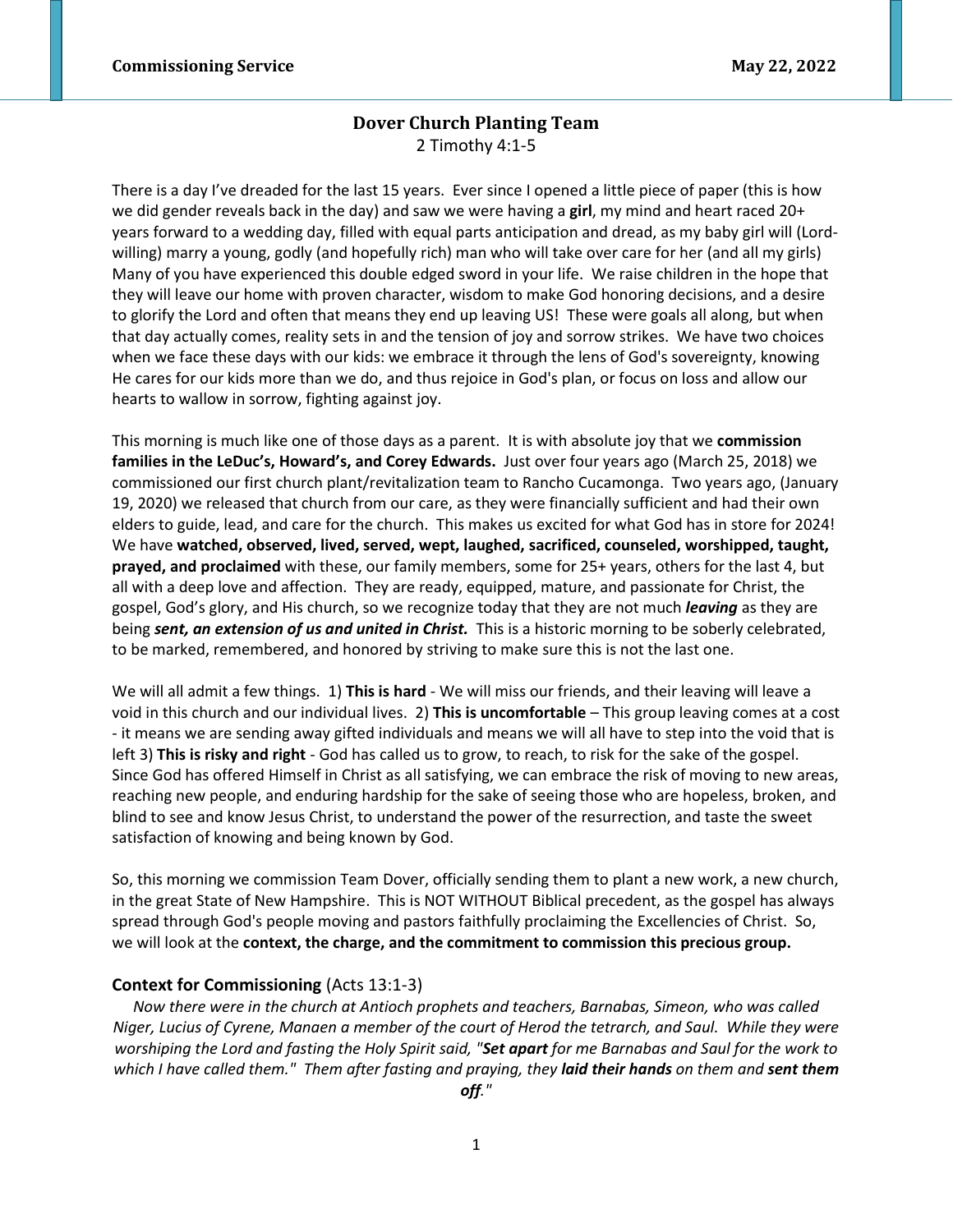#### **Makeup and Release by the church at Antioch**

The church at Antioch was unique. Persecution in Jerusalem after the martyrdom of Stephen had caused believers to scatter, some taking up residence in Antioch, far North of Jerusalem and part of Syria. Up until the point the church had been made up of Jews alone, but that was changing. Peter received a vision from the Lord that the gospel was to go to Gentiles (non-Jews) as well, and though reluctant at first, even the church at large realized that something new was happening and the Holy Spirit was being given to Gentiles just as it had to Jews (Acts 11:15). The church at Antioch experienced some tremendous **"Firsts"** as a result. They not only saw large growth in numbers, but also in **diversity**  as Hellenists (or Greek non-Jews) were saved and added to the church. It was in Antioch the disciples were first called **"Christians"** (Acts 11:26). They were the **first church** to respond to the physical needs of the church in Jerusalem who were facing famine, recognizing that they were not alone in the world, but part of Christ's universal church. And they were sent two men to teach them, Barnabas and Saul, who for a year met with and taught them the Scripture.

I would imagine that the bonds of friendship and unity between these teachers and students would have been strong, forged out of persecution and solidified through the Scripture. It was out of this diverse, faithful, growing church that the Holy Spirit did something else that was new: *He called*  **Barnabas and Saul to leave, to be released, and to be sent.** This was not because they were unsuccessful or because they failed. In fact, it was quite the opposite. The church was at a place of health that they could go on without these two, so **in a context of worship, fasting, and prayer**, the Holy Spirit called them to be sent out of the church to help start other churches around the known world. This would have been hard, uncomfortable, and most likely was met with sadness, but the church prayed, laid hands on, and released them. God chose **the best of the church and did not send them alone** (two elders sent from Antioch – think what they could have done with a Corey!) This was the first of three missionary journey's for Saul (Paul), and countless disciples were made, churches formed, and elders recognized as a result. In other words, this singular church planting venture was the start of a movement of churches, where planted churches would plant OTHER churches.

#### **Our Goal as a Sending Church**

**Sending is a goal of the church.** We are all either in the process of **SENDING** or **preparing to BE SENT**. We live out the Great Commandment (Matt. 22:37-40) of loving God with all our heart and our neighbor as ourselves so that we can play out the Great Commission, which is to make disciples of ALL nations, baptizing and teaching all that Christ commanded (Matt. 28:19-20). Our commitment is not only to proclaiming the gospel, but sharing our very lives with each other, since people are highly valuable (1 Thess. 2:8). We **love in truth, giving the gospel and our lives, our teaching and our service, our laughter and tears, our time and prayer.** We are willing to exhaust ourselves in this. That is why we seek to *equip the saints of the church* for the work of ministry (Eph. 4:11-12) and **send workers to the harvest** (Luke 10:2), since the harvest is plentiful but the workers are few. Once we have tasted of the goodness of Jesus Christ, the life giving forgiveness of God in Christ, and of real, tangible, and embodied love of God's church, we want more and more to taste of it! Team Dover not only believes this, they have lived it out! They believe it so much they are WILLING to give up friendships and sunshine for the sake of those who have not come to a saving knowledge of Christ. This is the foundational motivation for us and this team that more and more would come to a saving knowledge of Christ so they can glorify God, and find their ultimate satisfaction in Him.

At the conclusion of this message, our elders and staff will lay hands on this Team, will pray for them, and we, as a church will commission them to lead Grace Church of Dover, shepherding, teaching, and leading that flock. This will begin as an extension of us here, but will result in growth towards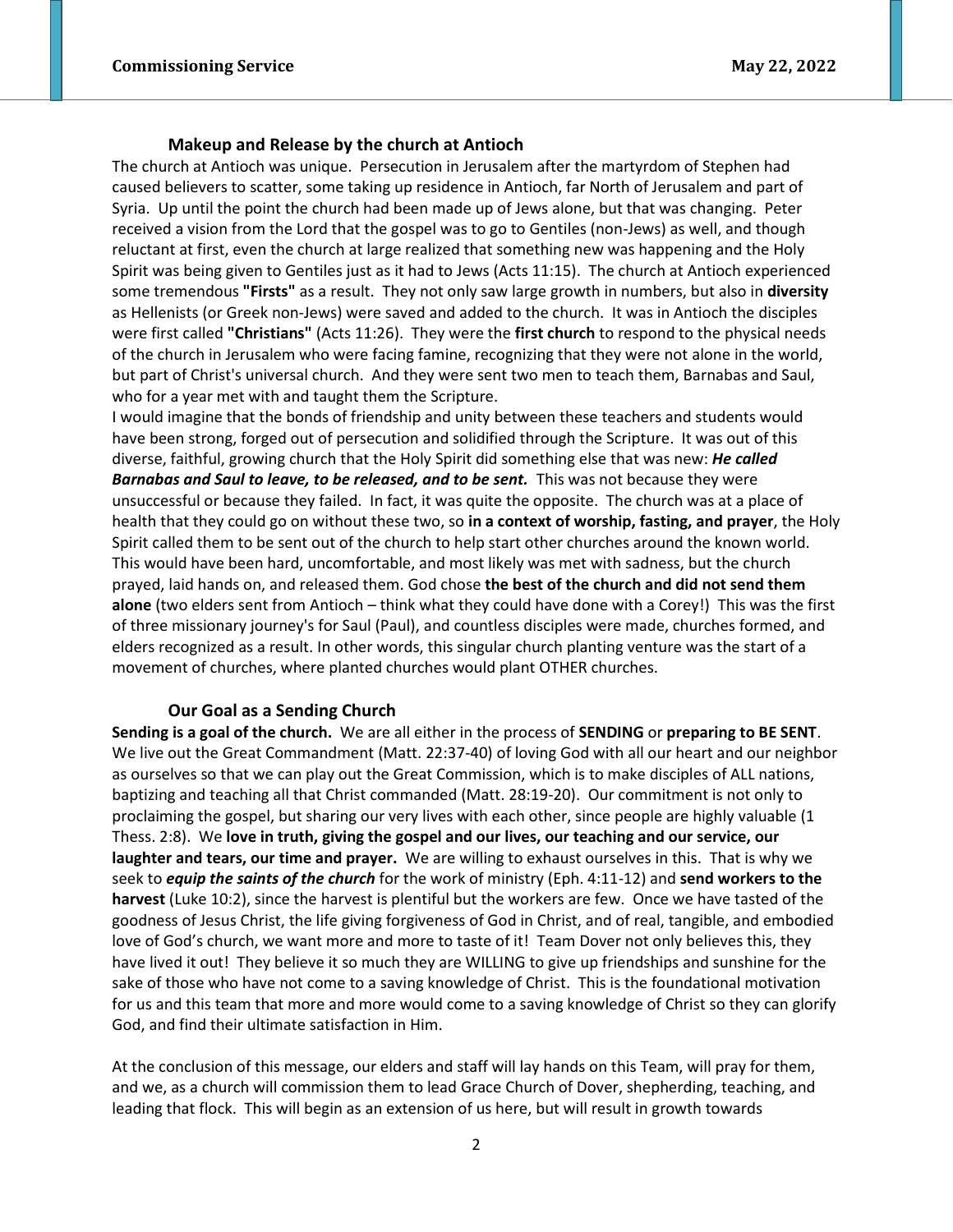independence as they seek to recognize elders there who will lead that body. Until then, we will continue to support them with financial, prayer, and any other support they need. But, what are we commissioning them to do?

## **Charge in Commissioning** (2 Timothy 4:1-5)

*I charge you in the presence of God and of Christ Jesus, who is to judge the living and the dead, and by his appearing and his kingdom: preach the Word; be ready in season and out of season; reprove, rebuke, and exhort, with complete patience and teaching.*

*For the time is coming when people will not endure sound teaching, but having itching ears they will accumulate for themselves teachers to suit their own passions, and will turn away from listening to the truth and wander off into myths.*

*As for you, always be sober minded, endure suffering, do the work of an evangelist, fulfill your ministry.* 

#### **Character of the one commissioned**

Timothy was left in the church at Ephesus, a once vibrant and thriving church that had come under fire of false teachers (2 Tim. 2:16-19), something Paul had predicted beforehand (Acts20:29-30). Timothy was the right man for the job. As Paul travelled on his second missionary journey, he stopped in Lystra and met a young man named Timothy, who was **well spoken of by the brothers** there. He had been trained in the Scriptures by his mom and grandma (2 Tim. 1:5), and had a father who was Greek. Paul asked him to join his trip, and Timothy did so, leaving his hometown, family, and future to serve Paul in the furtherance of the gospel. He was willing to be circumcised (yikes) in order to not put a stumbling block in front of the Jewish people they were trying to reach. Paul referred to Timothy as "**my true child"** (1 Tim. 1:2), **my beloved child** (2 Tim. 1:2), and my **beloved and faithful child** (1 Cor. 4:17). In fact, Paul said he had no one in his life like Timothy (Phil 2:19-22), since he had genuine concern for others welfare, had proven worth, and served Paul in the gospel. It was this sincerity of faith that not only bonded these men in a mentor/disciple relationship, but also gave Paul confidence to leave this young man to shepherd a flock that needed help.

We can declare with confidence this morning, that this team is character qualified, proven over time, to be sent as representatives of Christ and Grace Church of Simi Valley. **Pete and Tim** are elder qualified, **Laura and Sue** are mature and have lives that if emulated would lead someone closer to Christ, and **Corey** is on the pathway to elder qualification. We are sending our best. They have each demonstrated ability, humility, servanthood, and desire to teach, lead, and disciple. This will leave a palpable hole in THIS church, one that will need to be filled faithfully by others. These are each like **Timothy, well spoken of, beloved, and faithful.** We send them without reservation, only sadness.

#### **Charge to the one commissioned**

This letter was Paul's last, and this charge given to Timothy the last one we have recorded as well. Last words are important. He gave Timothy a **serious, simple, straightforward** *charge* of what was most important, not secondary or superfluous. This was not just personal, it was given in the presence of God and of Christ Jesus, and we do the same thing, adding this gathering to the weight of this charge. There are 9 commands in 5 verses, and we will try to condense this charge to a few main points:

#### **Keep Preaching Primary –** *Since the Word is Primary*

*"Preach the Word" -* This is as simple as it is difficult. The primary function of an elder is to shepherd the flock (1 Peter 5:1-3), and the central pathway to shepherding is through the Word. Preaching is not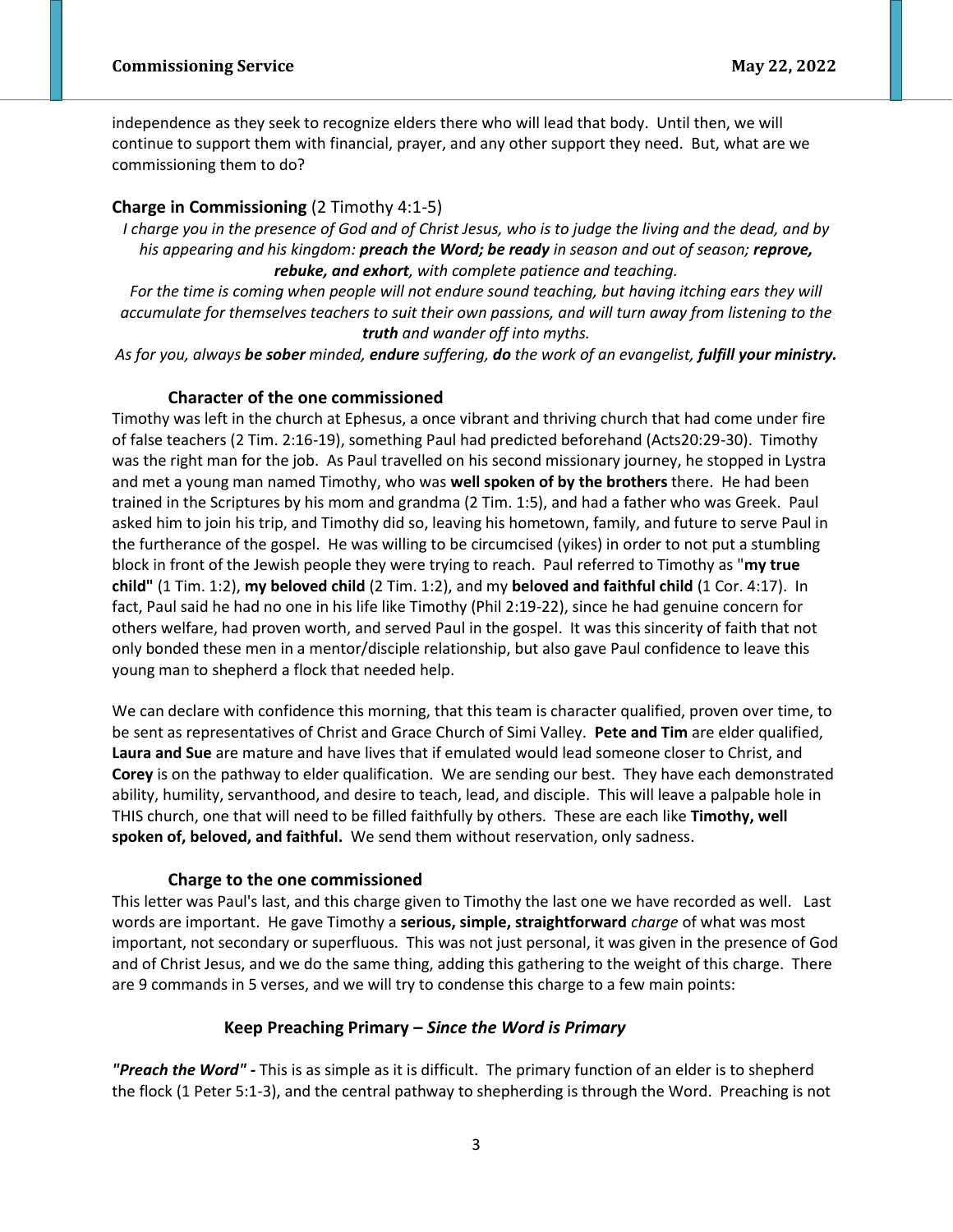really en vogue today because it has never really been en vogue. Paul told Timothy that a day was coming (and now is) that people will be "lovers of self, lovers of money, proud, arrogant, abusive, disobedient to parents, ungrateful, unholy, heartless, unappeasable, slanderous, without self-control, brutal, not loving good, treacherous, reckless, swollen with conceit, lovers of pleasure rather than lovers of God, having the appearance of godliness, but denying its power (2 Tim. 3:2-5). This means Paul knew the type of people Timothy would be dealing with and seeking to love, and he also knew the remedy. It was to preach the Word.

- **Preaching the Word reminds you where authority and sufficiency comes from** Not only is Scripture authoritative in all areas of life, it is also the only thing that can transform you and the congregation. We are transformed by the renewing of our minds (Rom. 12:1-2), so the job of pastor-teacher is to connect our minds and hearts to understand God through His Word, which in turn literally makes us new. Paul was clear that the way to train and equip the church for every good work was through the faithful preaching of the Word.
- **Preaching the Word keeps all the focus on Christ** There will always be pressure on and in the church to compromise, to be gimmicky or to try new methods to bring people into the church, saying that people cannot handle the truth and thus need short sermons, political messages, and "relevant" material. Paul said he did not come to proclaim the testimony of God with lofty speech or wisdom, but he decided to know nothing except Jesus Christ and Him crucified (1 Cor. 2:1-2). Let this be your goal. Preach Christ! Preach the gospel! Never stop or tire of plumbing the depths of the love of God, the lavishness of His grace, the goodness of Christ in His atoning death.
- **Preaching the Word expositionally guards you from preaching your own ideas** As a pastor, you are a mouthpiece of God, speaking His Word, not your own. You will need to work hard to understand, explain, and apply God's Word to all those that you lead. This is the type of hard work not many will understand, and will cost many lonely hours of study, even though you are never alone. Preach the Old Testament and New, challenge your people to deepen their understanding of God, never skip hard passages, and lift the gaze of those you shepherd back to Christ, fixing their eyes on the author and finisher of their faith.

# **Stay Prepared so you can be FEARLESS**

**Be ready in season and out of season** - Most jobs have an offseason, a time of break, of leaving work behind. You don't. You are always on call. You will be asked to teach when it is convenient and when it is inconvenient, and never say "no" to teaching because you are afraid. You must work hard, all the time, to be ready shepherd. Paul gives the **scope** of what this looks like:

**Reprove and Rebuke -** You are leaders in the church to help refute error, pointing out what falls short of what God's Word says, and to teach in such a way that our hearts come under conviction. This means you must talk about, deal with, and draw out **sin.** We are all so prone to being deceived by sin, and we need God's Word to cut through the lie. This means there will be times you will be criticized by people who think you unloving, harsh, and out of touch, but calling out sin in the most loving thing you can do.

**Exhort -** This is a positive word, one that brings gentle correction but also encouragement. God's Word encourages us in Christ that we can have hope and by His grace we can know forgiveness, receive motivating power for obedience, and can know true satisfaction in Him. This must stay in tension, as we give the good news with the bad, the hope for sinners after revealing sin.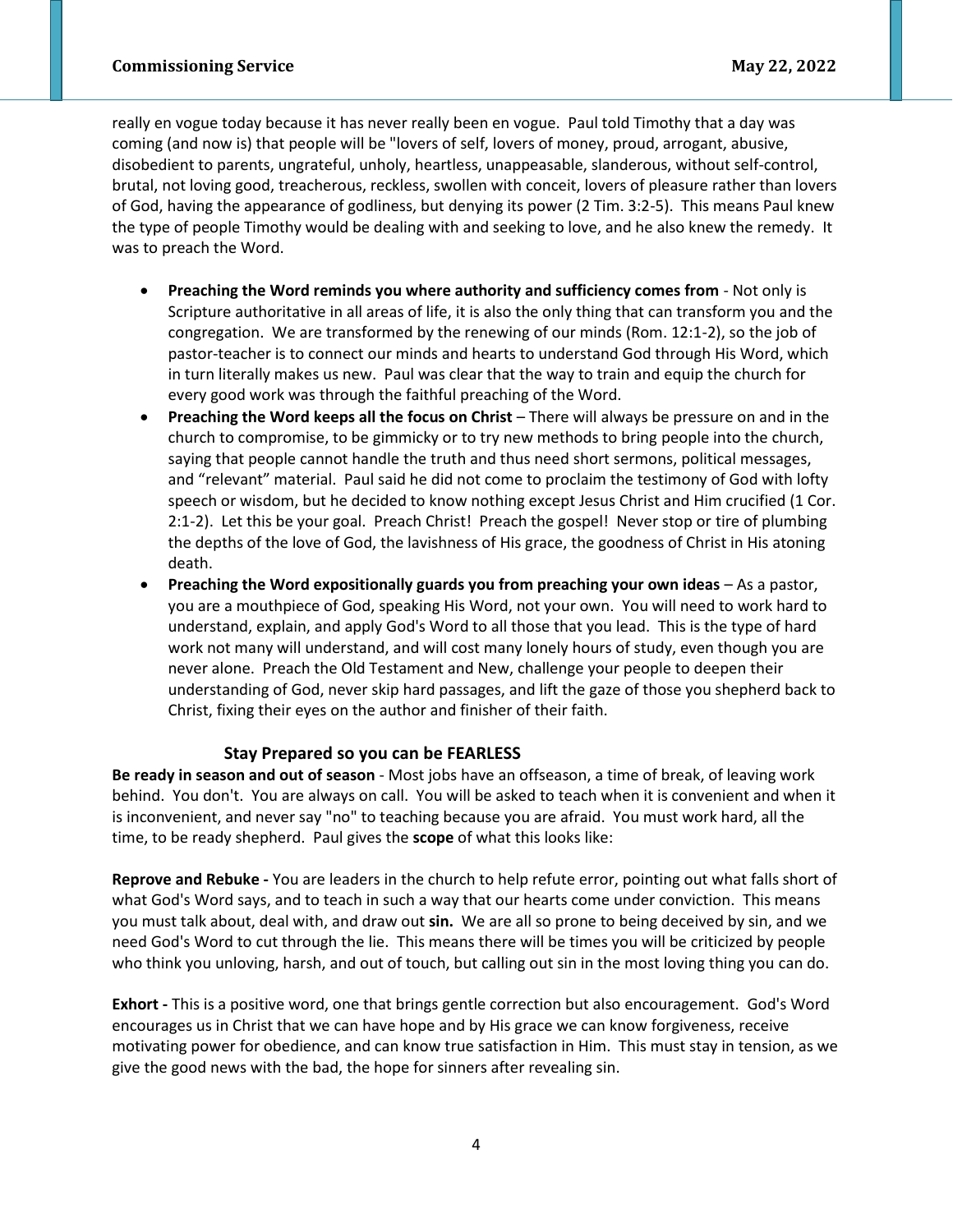**Complete patience and teaching -** Let your success be defined by faithfulness, as Pastoring is the ultimate **long game.** Just as we will raise our children for 18+ years, so we will walk patiently with people through bad decisions, sinful actions, and immaturity. You will demonstrate the love of Christ in patience in the way Christ shepherds us, never giving up but always speaking the truth in love.

**No matter how much you love, how well you preach, or how faithful you are, some will not like it (and thus will not like you) -** This is a stinky promise, but a reality nonetheless. Many will not like Biblical teaching and preaching because it flies in the face of what *they desire - "I'm ok, you're ok, don't judge me!"* There will always, always be those that "give the people what they want" and those places will seem to be successful, bursting at the seams with people. But, giving people what they want is rarely what they truly need. You must enter into this preaching ministry **fearlessly, not willing to compromise or capitulate BECAUSE YOU LOVE PEOPLE TOO MUCH NOT TOO.** Those diagnosed with cancer are not helped by telling them to go to Disneyland for happiness. They need to go to a doctor! We know true happiness is found in Christ alone so we point people to Him.

#### **Fulfill Your Ministry**

**Sober -** Stay sober and serious about this ministry. This does not mean you should take yourself too seriously, however. Keep laughing, at the ironies of life and the deficiencies of your own human condition. **Take ministry seriously, not yourself.**

**Endure Suffering -** This life is hard. Every believer will face suffering, and you will do so in a unique way. You will not only face trials, hard circumstance (most which you won't see coming), and temptations, but you will be let down by those who are closest to you. You will let people down and there will be hurtful times where people will say they are leaving the church because of you, or that you are the source of their problems. This is part of the gig, so we find our solace in knowing that we join a throng of pastors that went before who endured the same thing, along with our Savior (1 Pet. 2:24)

**Work at evangelism -** Train, inspire, and equip your church to bring the gospel outside of the family, which means you will need to work hard at developing relationships in your community and in your home where you can love the lost and be an example to your kids and congregation how to love those who are blind to the gospel.

### **Commitment in Commissioning**

It is with these charges that we commission you. But, there is one more aspect of this morning that we need to address before our elders and Team Dover come forward. That is to the rest of us that will be staying here. **How are we to think? What are we supposed to do?** 

### **Pray**

All of this came out of a commitment and practice of prayer, as God funneled our desires into a clear plan of action. We pray that God would never have us do anything on our own, in our own strength, by our own ingenuity or acumen, if He is not directing us. **Prayer is the fuel for worship and focus,** and gave clarity to our leadership in terms of training and sending. How do you adopt the same mindset of a church re-start here? How can God use you to serve, care, teach, and make disciples here? Pray that God would warm your heart to love others, that you would be willing to engage with risk, to get out of comfort zones that we love but rarely teach us anything or force us to depend on the Lord. Pray that this is not our last sending or commissioning, but that God will continue to train up leaders here. And